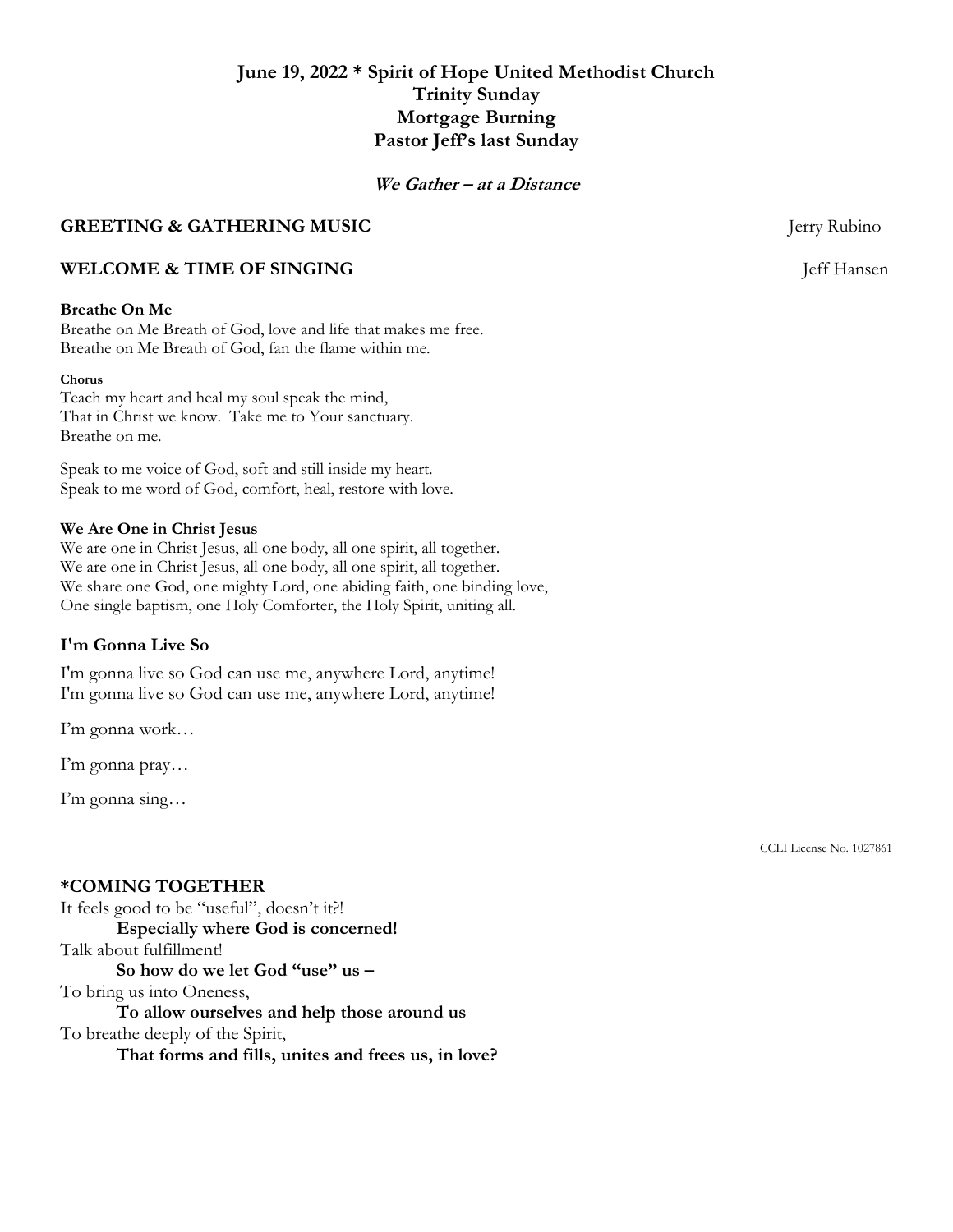

#### **\*A PRAYER**

#### *Creating God, your fingers trace the bold designs of farthest space,*

**Let sun and moon and stars and light and what lies hidden praise your might. Whoa. That's different. And it gets "differenter" still: Sustaining God, your hands uphold earth's mysteries, known or yet untold; let water's fragile blend with air, enabling life, proclaim your care. Cool! But wait! There's more! Redeeming God, your arms embrace all now despised for creed or race; let peace, descending like a dove, make known on earth your healing love. There's the Trinity, the Creating, Redeeming, Sustaining God! So, to square things and mess with it just a bit: Indwelling God, your gospel claims one family with a billion names! Let every life be touched by grace until we praise you face to face! And when we're able to see your face in every other face – human and non-human – that will change the whole place, and us, for good! In Christ! Amen.**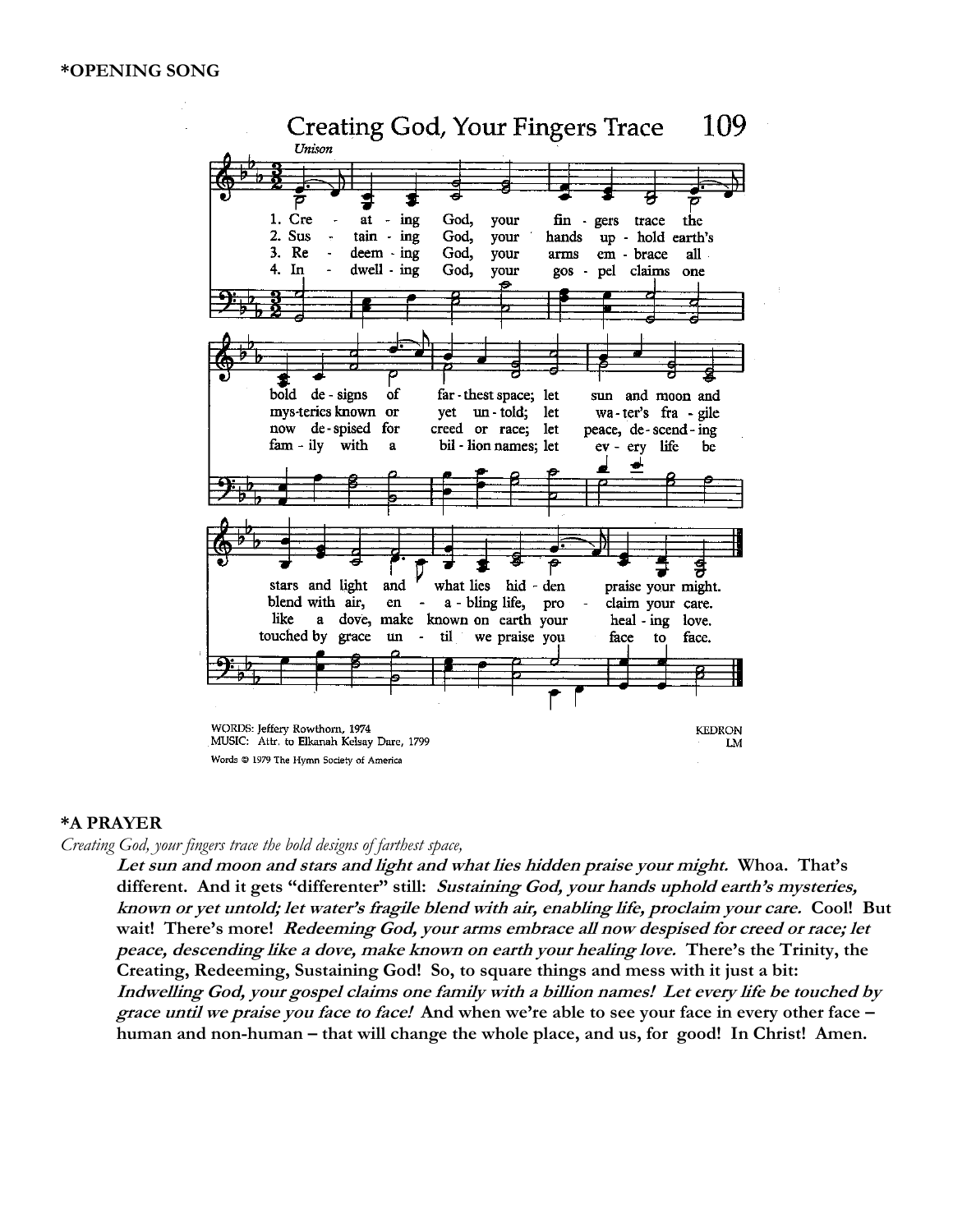# **We Lean in, Listen, Engage**

# **SHARING GOD'S PEACE & AN ANNOUNCEMENT OR TWO**

### **Where Children Belong**

This, this is where children belong, welcomed as part of the worshiping throng. Water, God's Word, bread and cup, prayer, and song: This is where children belong.

# **TIME WITH THE CHILDREN**

| <b>SCRIPTURE READING</b> | Proverbs 8:1-4, 22-31              |                       |
|--------------------------|------------------------------------|-----------------------|
| <b>CHOIR ANTHEM</b>      | Majesty                            | Hayford/arr. Schrader |
| <b>SCRIPTURE READING</b> | John 16:12-15                      |                       |
| <b>A MESSAGE</b>         | "Stay tuned there's more to come!" | Jeff Hansen           |

**KEY VERSE**: "I still have many things to say to you, but you cannot bear them now. When the Spirit of truth comes, he will guide you into all truth…." *John.16:12-13a* Does not wisdom call, and does not understanding raise her voice? *Proverbs 8:1*

# **We Respond in Grateful Generosity**

#### **PRAYERS OF GOD'S PEOPLE**

Gracious God, **We lift this prayer to you.**

**OFFERING OUR GIFTS & SELVES** <https://secure.myvanco.com/L-Z231/home>

**GIFT OF MUSIC** *Blessed Be the Name of the Lord* arr. Cymbela **Quartet** 

# **\*OFFERING THANKS**

**Generous One, we live in you, we breathe your Spirit, we are formed by your love. Our whole lives are in, from, and of you. So, in deep gratitude we welcome your continuing in-forming and out-wording! Speak and stir and stretch us, give yourself to the world through our work and words, our actions and attitudes, and let all that we have and are and are yet to become, bring your endless goodness to all around us, in the name and spirit of Jesus, whose hope we share as we pray…**

#### **\*OUR LORD'S PRAYER**

**Our Father, who art in heaven, hallowed be thy name. Thy kingdom come, thy will be done on earth as it is in heaven. Give us this day our daily bread. And forgive us our trespasses, as we forgive those who trespass against us. And lead us not into temptation, but deliver us from evil. For thine is the kingdom, and the power, and the glory, forever. Amen.**

# **A SPECIAL RECOGNITION Administrative Council**

Staff Parish Relations Committee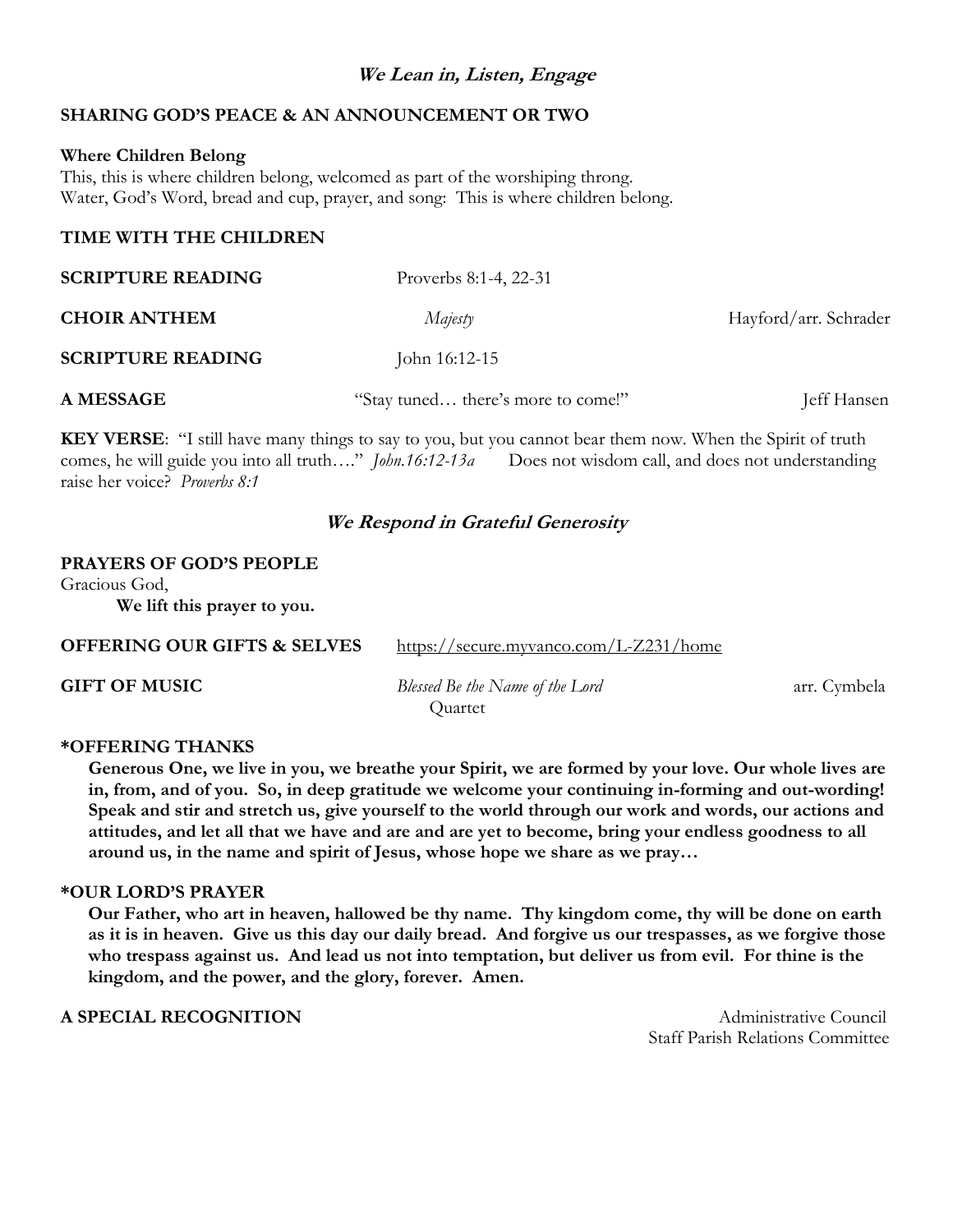## **\*CLOSING SONG**

**Sing three verses: vs. 1—as wrrtten; vs. 2-We are singing...; vs. 3-We are living...**



Admin. By The Copyright Co. Permission is granted for this one-time use.